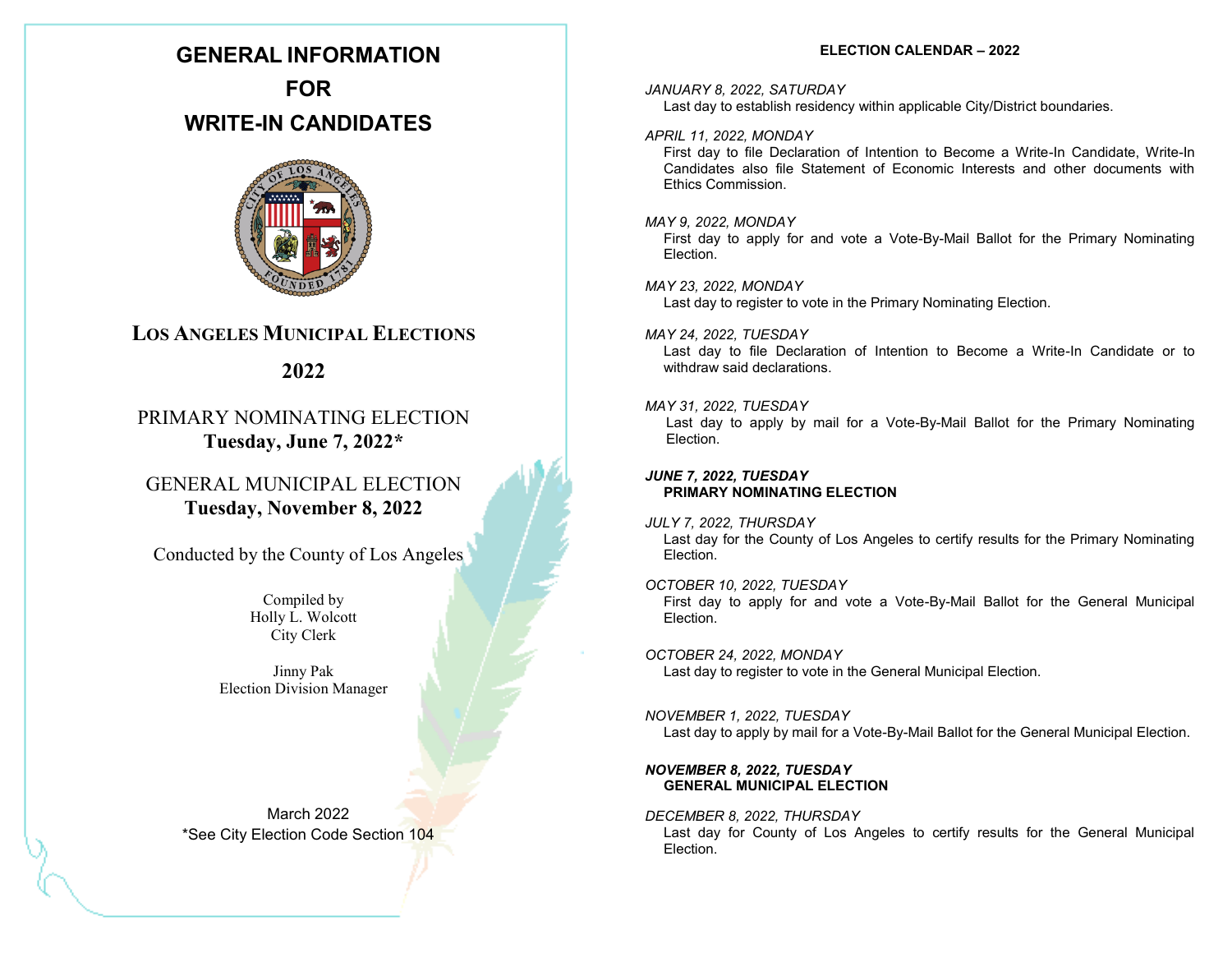## **DECLARATION OF INTENTION**

To become a Write-In Candidate you must complete a Declaration of Intention to Become a Write-In Candidate form\*, which is available from the Office of the City Clerk – Election Division on the following dates:

Section 312(b)].

FILING DATES: First Day - Mon., April 11, 2022 [Election Code Last Day - Tue., May 24, 2022

**SIGNATURES OR FILING FEE** - ALL OFFICES: Each Write-In Candidate shall do one of the following at the time they file their Declaration of Intention:

1. Pay a filing fee in the amount of \$300;

or

2. Waive the filing fee and file a Nominating Petition\* with the City Clerk, bearing the signatures of no less than 500 and no more than 1,000 voters (500 signatures must be valid).

The Nominating Petition\* specifically for use by Write-In Candidates, must be obtained in advance from the Office of the City Clerk. Unused petition forms from previous filings may not be used.

Petitions are issued only to you or your representative. The representative must have your written and signed authorization.

#### **\*\*\*FILING FEE IS NON-REFUNDABLE**\*\*\*

**VALID SIGNATURES - WHERE OBTAINED**

**MAYOR, CITY ATTORNEY** and **CITY CONTROLLER:** from qualified, registered voters within the City of Los Angeles [Charter Section 422 (a)];

**MEMBER OF LOS ANGELES CITY COUNCIL**: from qualified, registered voters of the Council District in which you are running [Charter Section 422(a)];

**MEMBER OF BOARD OF EDUCATION OF LOS ANGELES UNIFIED SCHOOL DISTRICT**: from qualified, registered voters of the Board of Education District in which you are running [Charter Section 422(a)].

**FILING PETITIONS:** Write-in Petitions must be filed between Monday, April 11 and Tuesday, May 24, 2022, between 8:00 a.m. and 5:00 p.m., Monday through Friday. All sections of your petition must be filed at the same time [Election Code Sections 111(c) and 312(b)].

**SUPPLEMENTAL PETITIONS:** If the petition is found to be insufficient prior to the deadline for filing petitions, you may file a Supplemental Petition. These petitions must be obtained from the Office of the City Clerk - Election Division. No Supplemental Petitions are accepted for filing after the last day specified for filing Write-In Petitions - Tuesday, May 24, 2022 [Charter Section 422(c) and Election Code Section 312(d)].

**All forms mentioned above shall be obtained from and are to be filed with:**

**Office of the City Clerk Election Division 555 Ramirez Street, Space 300 Los Angeles, CA 90012 (213) 978-0444, (888) 873-1000 TTY: 3-1-1 for LA Residents or (213) 485-2121**

[clerk.lacity.org/elections](https://clerk.lacity.org/clerk-services/elections)

\*Only forms provided by the City Clerk will be accepted.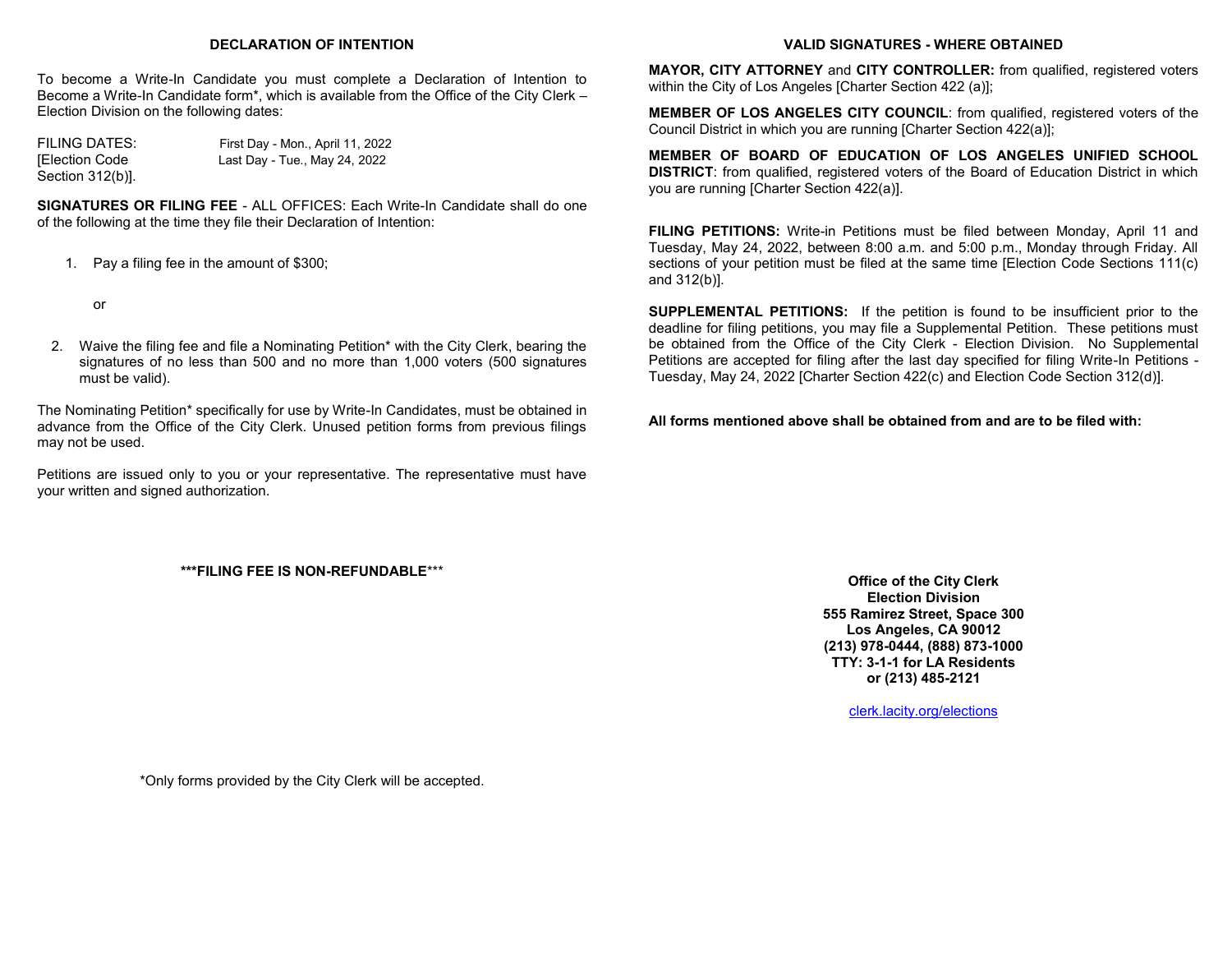## **OFFICES TO BE FILLED**

#### **MAYOR**

*INCUMBENT:* Eric Garcetti\*

*TERM OF OFFICE:* 4 years, commencing December 12, 2022 [Charter Section 205]. 2 terms maximum.

*SALARY:* \$278,982.<sup>1</sup>

*QUALIFICATIONS:* Registered voter of the City of Los Angeles at the time of nomination and election, and resident of the City of Los Angeles since at least January 8, 2022 [Charter Section 407(a)].

# **CITY ATTORNEY**

*INCUMBENT:* Mike Feuer\*

*TERM OF OFFICE:* 4 years, commencing December 12, 2022 [Charter Section 205]. 2 terms maximum.

#### *SALARY:* \$257,522.<sup>1</sup>

*QUALIFICATIONS:* Must be qualified to practice in all the courts of the state, and must have been so qualified for at least 5 years immediately preceding his or her election [Charter Section 270]. Registered voter of the City of Los Angeles at the time of nomination and election, and resident of the City of Los Angeles since at least January 8, 2022 [Charter Section 407(a)].

## **CITY CONTROLLER**

*INCUMBENT:* Ron Galperin\*

*TERM OF OFFICE:* 4 years, commencing December 12, 2022 [Charter Section 205]. 2 terms maximum.

*SALARY:* \$236,062.<sup>1</sup>

*QUALIFICATIONS:* Registered voter of the City of Los Angeles at the time of nomination and election, and resident of the City of Los Angeles since at least January 8, 2022 [Charter Section 407(a)].

# **MEMBERS OF THE LOS ANGELES CITY COUNCIL**

| <u>District</u> | <b>Incumbent</b>       |
|-----------------|------------------------|
| 1               | Gilbert Cedillo        |
| 3               | <b>Bob Blumenfield</b> |
| 5               | Paul Koretz*           |
| 7               | Monica Rodriguez       |
| 9               | Curren D. Price, Jr.   |
| 11              | Mike Bonin             |
| 13              | Mitch O'Farrell        |
| 15              | Joe Buscaino           |

*TERM OF OFFICE:* 4 years, commencing December 12, 2022 [Charter Section 205]. 3 terms maximum.

*SALARY:* \$214,602.<sup>1</sup>

*QUALIFICATIONS:* Registered voter of the Council District at the time of nomination and election, and resident of the Council District since at least January 8, 2022 [Charter Section 407(a)].

#### **MEMBERS OF THE BOARD OF EDUCATION OF THE LOS ANGELES UNIFIED SCHOOL DISTRICT**

| District | <b>Incumbent</b>        |
|----------|-------------------------|
| 2        | Mónica Garcia*          |
| Δ        | Nick Melvoin            |
| ี่ค      | Kelly Fitzpatrick-Gonez |

**TERM OF OFFICE:** 4 years, commencing December 12, 2022 [Charter Section 806(b)]. 3 terms maximum.

*SALARY:* \$50,000 for members of the Board of Education with outside employment [Charter Section 804].

OR

For a Board Member who devotes his or her entire time to the duties of serving as a member of the Board of Education for the LAUSD and who accepts no compensation, fee or honorarium from outside employment, shall be paid a full time salary of \$125,000.<sup>2</sup>

*QUALIFICATIONS:* Registered voter of the School District at the time of nomination and election, and resident since at least January 8, 2022 [Charter Sections 407(a) and 803].

\*Not eligible to run for additional term due to term limits <sup>1</sup>Salary as of July 1, 2019

\*Not eligible to run for additional term due to term limits <sup>1</sup>Salary as of July 1, 2019 <sup>2</sup>Salary as of July 10, 2017